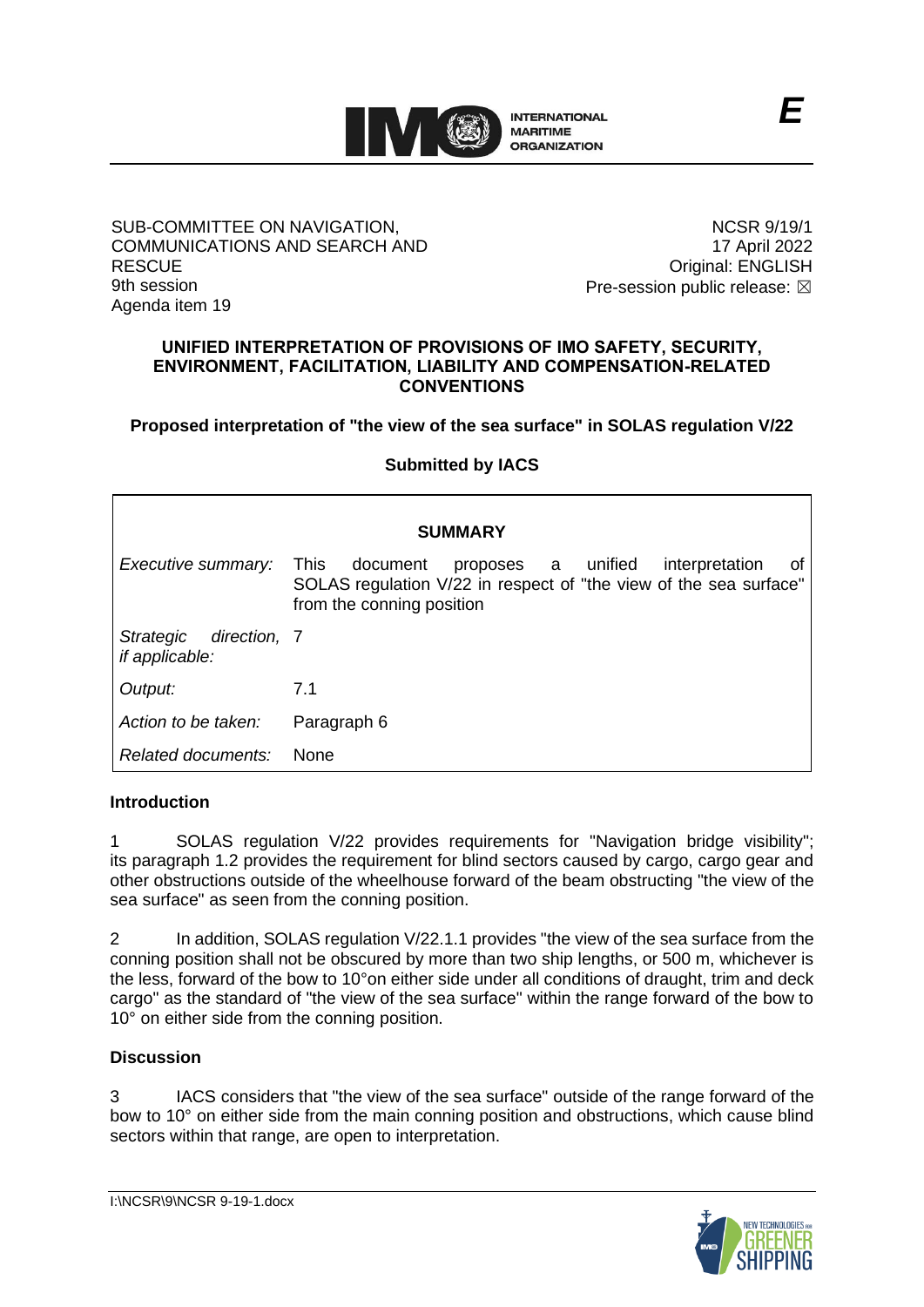4 In some cases, the visibility obstructed by such structures, which have the height on or over the straight line connecting A and B shown in the figure below, is regarded as a blind sector regardless of whether obstructions are located in the range forward of the bow to 10° on either side from the conning position or not.



**Figure 1:** The view of the sea surface from the conning position

# **Proposal**

5 To address the above issue, IACS has prepared a draft unified interpretation, which is contained in the annex to this document, for the consideration of the Sub-Committee.

# **Action requested of the Sub-Committee**

6 The Sub-Committee is invited to consider the proposal in paragraph 5 and the annex to this document, and take action as appropriate.

\*\*\*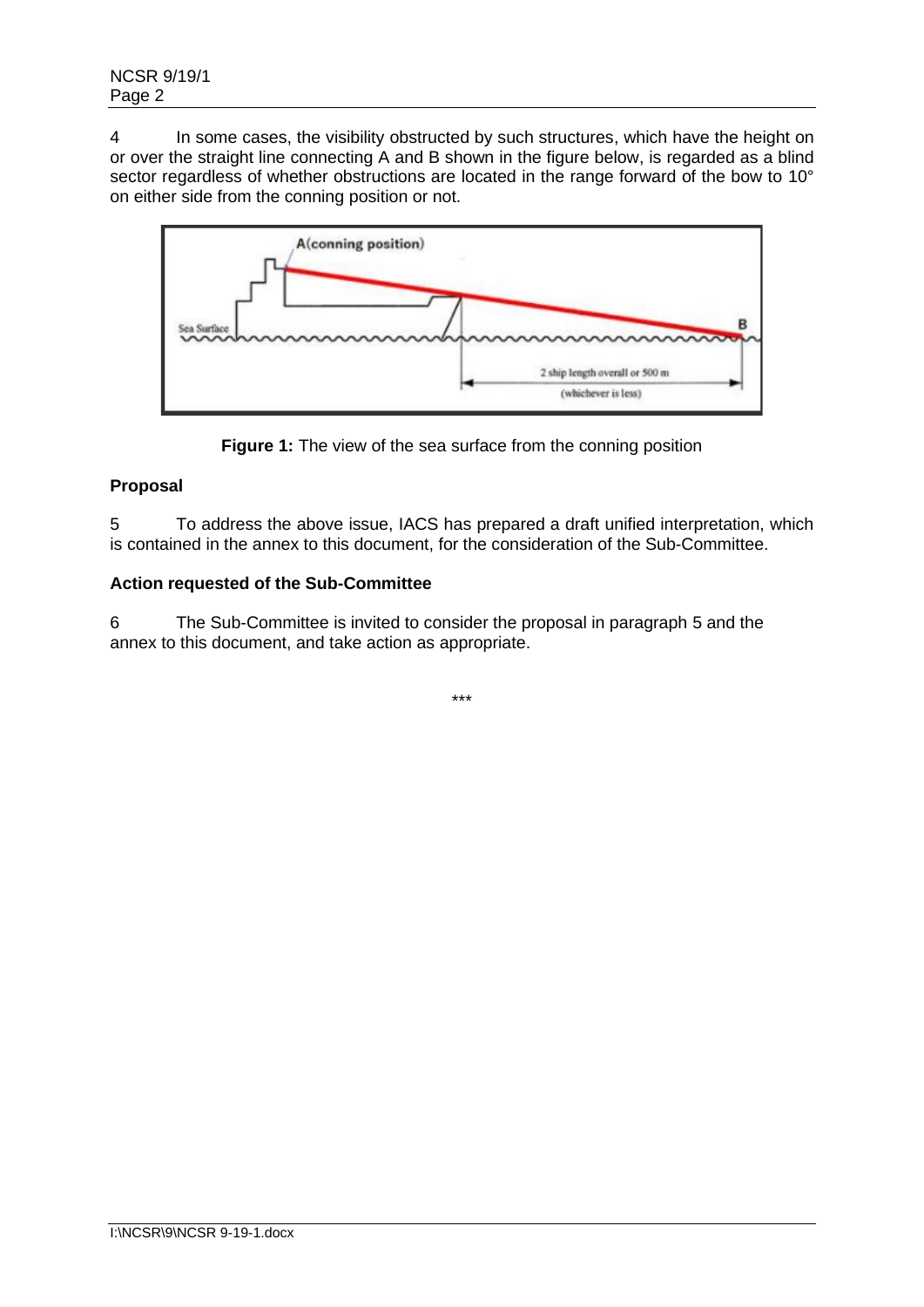# **ANNEX**

## **DRAFT UNIFIED INTERPRETATION OF SOLAS REGULATION V/22**

### **Object to be regarded as an obstruction outside the range forward of the bow to 10°on either side from the conning position**

### **SOLAS regulation V/22 reads as follows:**

"1 Ships of not less than 55 m in length, as defined in regulation 2.4, constructed on or after 1 July 1998, shall meet the following requirements:

- .1 The view of the sea surface from the conning position shall not be obscured by more than two ship lengths, or 500 m, whichever is the less, forward of the bow to 10° on either side under all conditions of draught, trim and deck cargo;
- .2 No blind sector caused by cargo, cargo gear or other obstructions outside of the wheelhouse forward of the beam which obstructs the view of the sea surface as seen from the conning position, shall exceed 10°. The total arc of blind sectors shall not exceed 20°. The clear sectors between blind sectors shall be at least 5°. However, in the view described in .1, each individual blind sector shall not exceed 5°:..."

#### **Interpretation**

An object outside of the wheelhouse which creates a blind sector, and thereby obstructs the forward view of the sea surface outside of the range sector forward of the bow to 10° on either side from the conning position, is any object located on or above the straight line connecting A and B (see figure 1), where A is the conning position and B is a point at two ship lengths, or 500 m, whichever is the less, measured from the ship's bow.



**Figure 1:** The straight-line connecting A and B